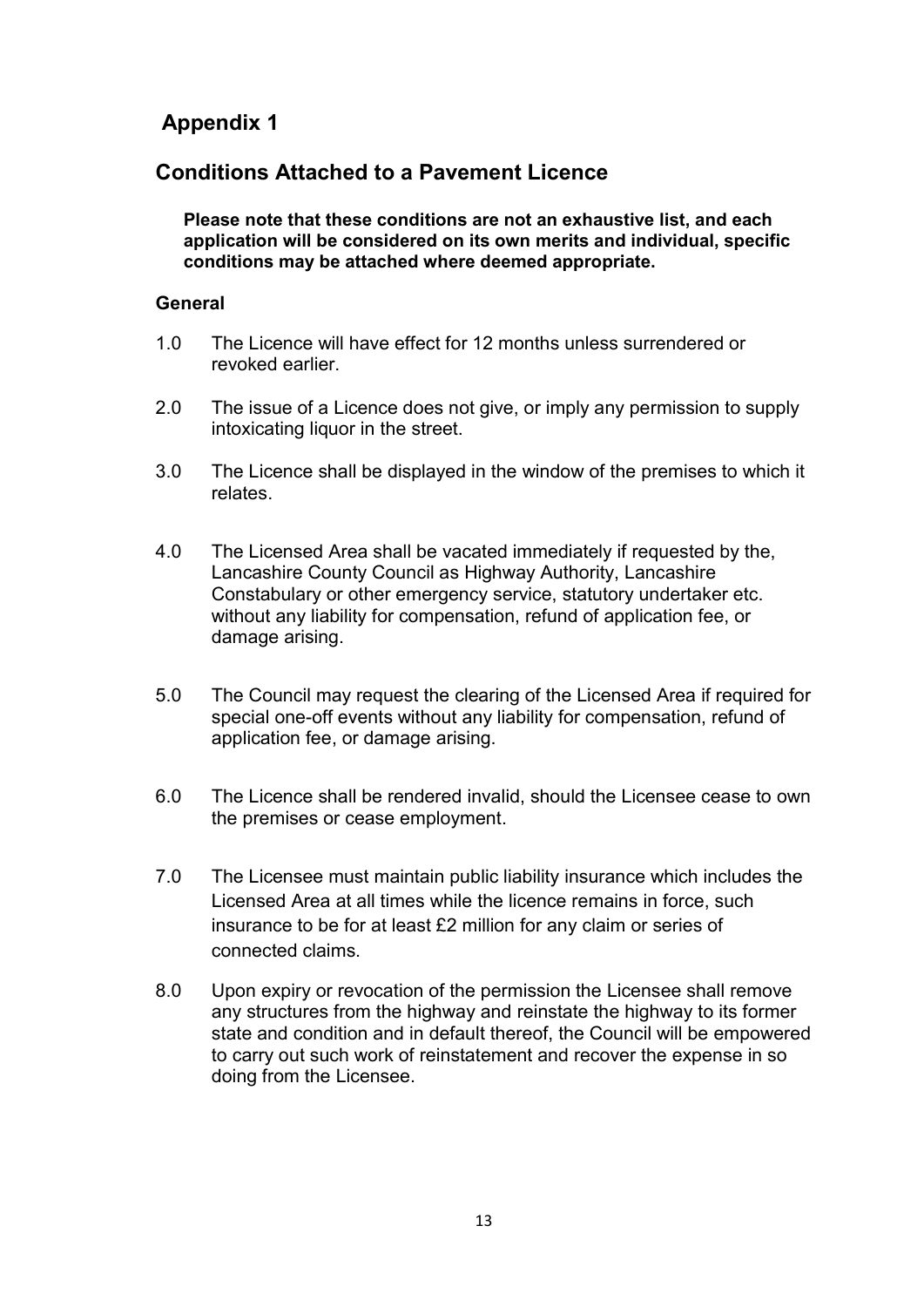### **Operational**

- 9.0 For streets with footways and carriageways, the maximum width of any licensed area shall not exceed one third of the usable width of the footpath. A minimum unobstructed footpath width of 1.8 metres must be provided for safe and convenient pedestrian movement. This distance being, measured from the edge of the licensed area to any significant amount of street furniture (such as lamp posts, bollards, parking meters etc.). Where there is a heavy pedestrian flow additional footpath space may be required.
- 10.0 A clear direct pathway of at least 1.2 metres wide shall be maintained to allow entry and exit from building premises.
- 11.0 Only the Licensed Area shall be used for trading.
- 12.0 Where tables and chairs are proposed directly outside a shop front, a well designed and constructed physical barrier or roped area of approximately 0.8 metres in height is required to designate the area and to guide persons with sight disability around the use. Such barriers must not be permanently fixed to the ground and must be of a style, design and type to be agreed by the Councils Planning Department.
- 13.0 Only items applied for during the application process shall be placed within the Licensed Area. No other furniture other than receptacles shall be placed within this area. Items that can be included in the application process are prescribed in the legislation and are as follows:
	- counters or stalls for selling or serving food or drink;
	- tables, counters or shelves on which food or drink can be placed;
	- chairs, benches or other forms of seating; and
	- umbrellas, barriers, heaters and other articles used in connection with the outdoor consumption of food or drink.

This furniture is required to be removable, which in principle means it is not a permanent fixed structure, and is able to be moved easily, and stored away when the licensed area is not being used.

- 14.0 Tables and chairs shall be durable and suitable for outside use. No damaged furniture should be used.
- 15.0 The design of all chairs, tables, umbrellas, etc. shall be subject to the approval of the Council's Licensing Department, and such street furniture together with associated outdoor and pavement areas including an area of 1 metre around the Licensed Area must be regularly cleansed and floor debris and other' waste immediately removed to the satisfaction of the Council's Head of Environment.